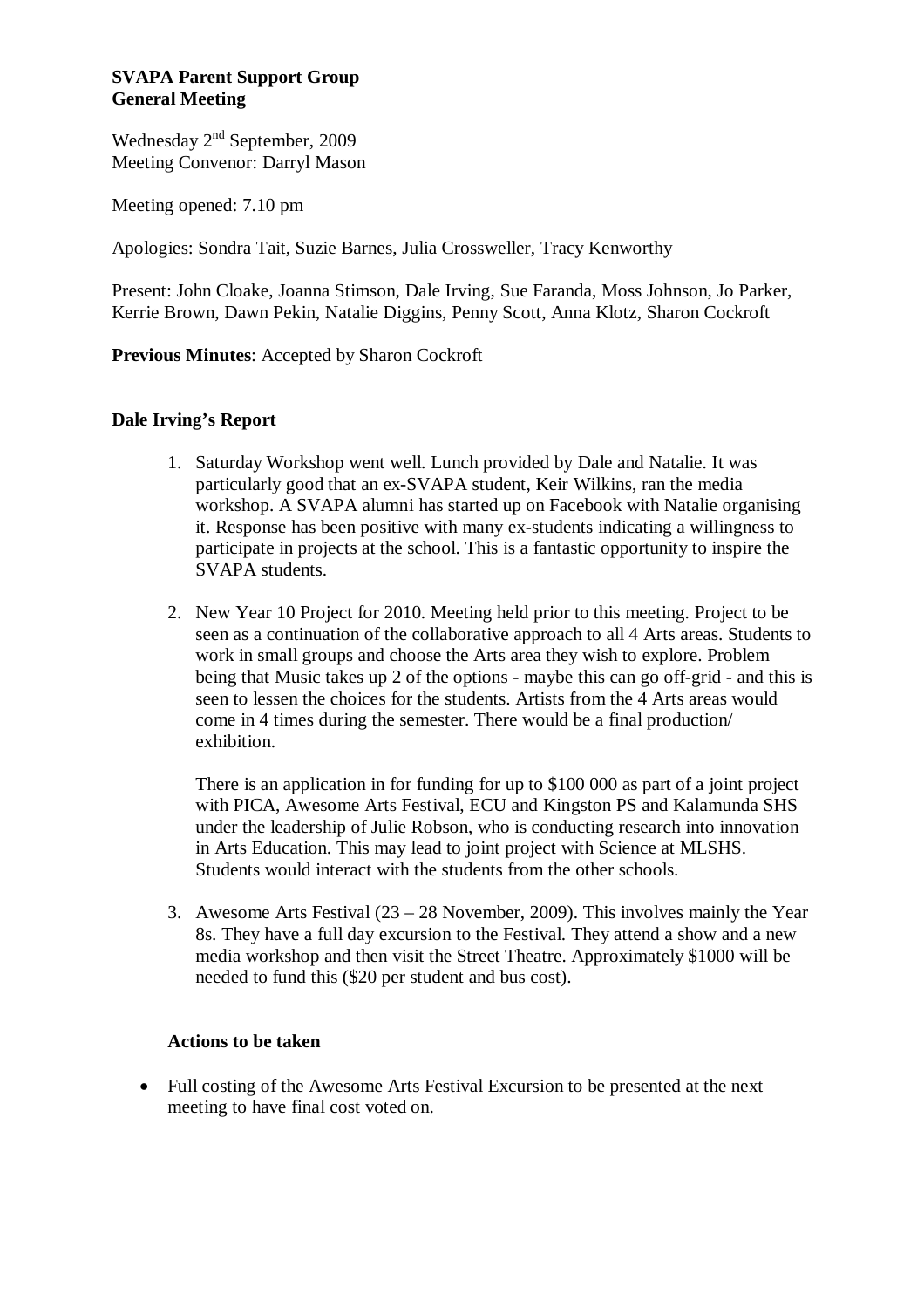### **Treasurer's Report**: John Cloake

### Balance \$ 27,388.73

We raised approximately \$20 448 at the Art Auction, final costing still to be made. Bank Fees for the Art Auction are still unknown at this stage. Difficulties in finding out from the Bank.

• **Motion** - to Pay \$10 000 to the Music Support Group as their share of funds raised at the Art Auction and for the rest to be paid when the bank fees are finalised – John Cloake.

Seconded- Joanna Passed – unanimously

• **Motion** - To pay \$110 for the Pianist for the SVAPA Choir at the Middle School Music Camp – John Cloake

Seconded – Kerrie Brown Passed – unanimously

• **Motion** – To reissue a cheque for the cost of Bike Hire, \$228, for the 2008 Year 10 Rottnest Island Camp to Dale Irving as Cheque No 272 is lost – John Cloake

Seconded – Joanna Stimson Passed – unanimously

• **Motion** – to pay for the cost associated with the Workshop held on  $22<sup>nd</sup>$  August up to \$1 050. Awaiting invoices from Dale Irving – Penny Scott

Seconded – Joanna Stimson Passed – unanimously

• **Motion** – to support the proposed Year 10 SVAPA Project for 2010 up to \$3 000 – John Cloake

Seconded – Sharon Cockroft Passed – unanimously

• **Motion** – to support the payment of a pianist for the SVAPA Choir for 2010 at \$35 pe rweek to the amount of \$1 505 – John Cloake

Seconded – Jo Parker Passed - unanimously

### **Actions to be taken**

• Dale to approach Jane Packham regarding the receipts for the Junkadelic Workshop.